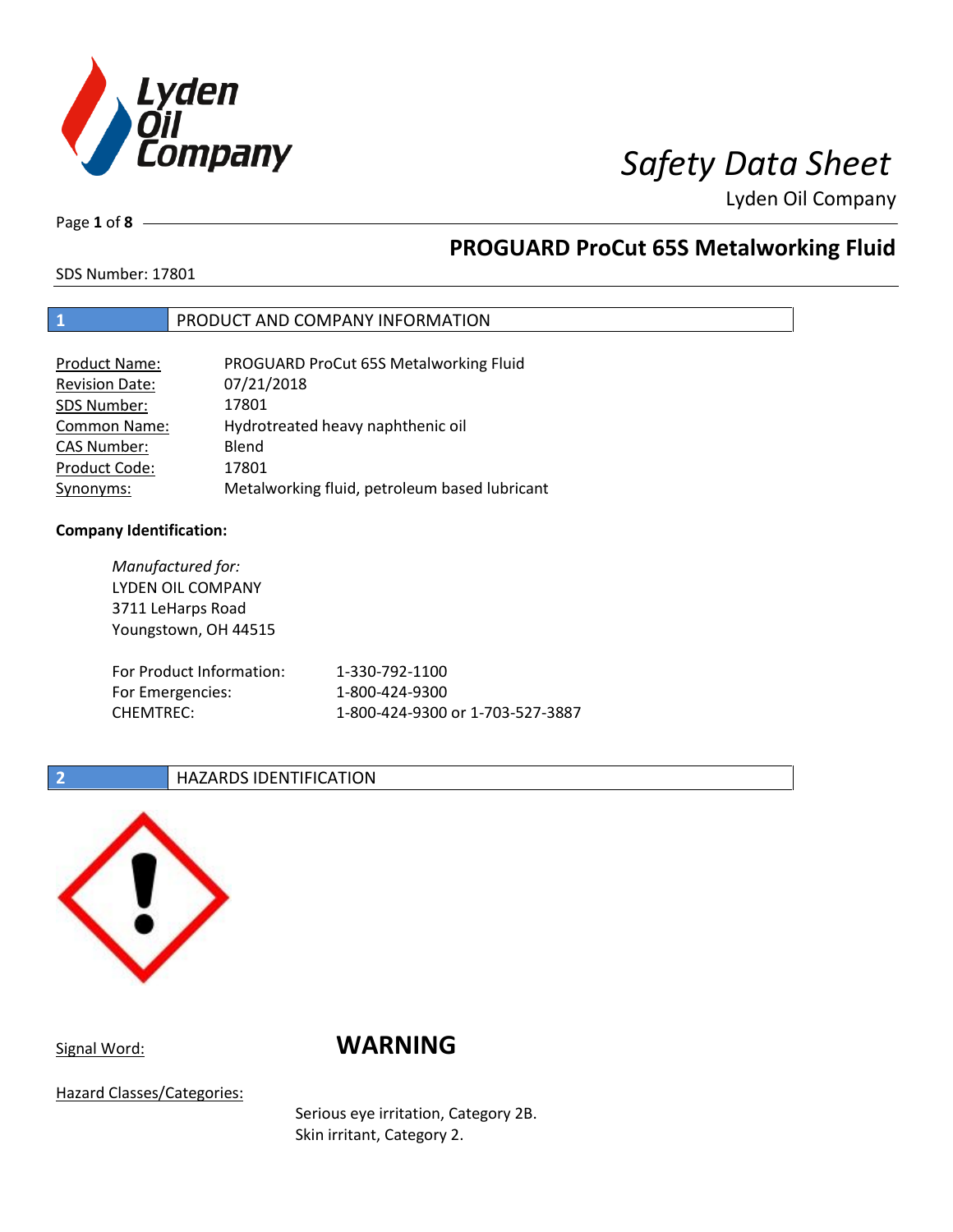

Lyden Oil Company

| Page 2 of $8 -$                 |                                                                       |
|---------------------------------|-----------------------------------------------------------------------|
|                                 | <b>PROGUARD ProCut 65S Metalworking Fluid</b>                         |
| <b>SDS Number: 17801</b>        |                                                                       |
|                                 |                                                                       |
| Hazard Statement(s):            |                                                                       |
|                                 | H320: Causes eye irritation.                                          |
|                                 | H315: Causes skin irritation.                                         |
| <b>Precaution Statement(s):</b> |                                                                       |
|                                 | P101: If medical advice is needed, have product container or label at |
|                                 | hand.                                                                 |
|                                 | P102: Keep out of reach of children.                                  |
|                                 | P103: Read label before use.                                          |
|                                 |                                                                       |
|                                 | P302+352: IF ON SKIN: Wash with plenty of water.                      |
|                                 | P305+351+338: IF IN EYES: Rinse cautiously with water for several     |
|                                 | minutes. Remove contact lenses if present and easy to $do$ – continue |
|                                 | rinsing.                                                              |
| Other Hazard Statement(s):      |                                                                       |
|                                 | -NFPA Ratings:                                                        |
|                                 | Health = $1$                                                          |
|                                 | Fire $= 1$                                                            |
|                                 | Reactivity = $0$                                                      |
|                                 |                                                                       |

Repeated exposure may cause skin dryness or cracking.

#### **3 COMPOSITION** / INFORMATION ON INGREDIENTS

#### Ingredients:

*Mixture of the substances listed below with nonhazardous additions.* 

| <b>Chemical Name</b>                                   | <b>CAS Number</b> | Percentage |
|--------------------------------------------------------|-------------------|------------|
| Distillates (petroleum), hydrotreated heavy naphthenic | 64741-52-5        | >90        |
| Olefin sulfide                                         | Proprietary       | $1 - 5$    |
| Non-hazardous additives                                | Proprietary       | $1 - 5$    |

*\*Any concentration shown as a range is to protect confidentiality or is due to batch variation.*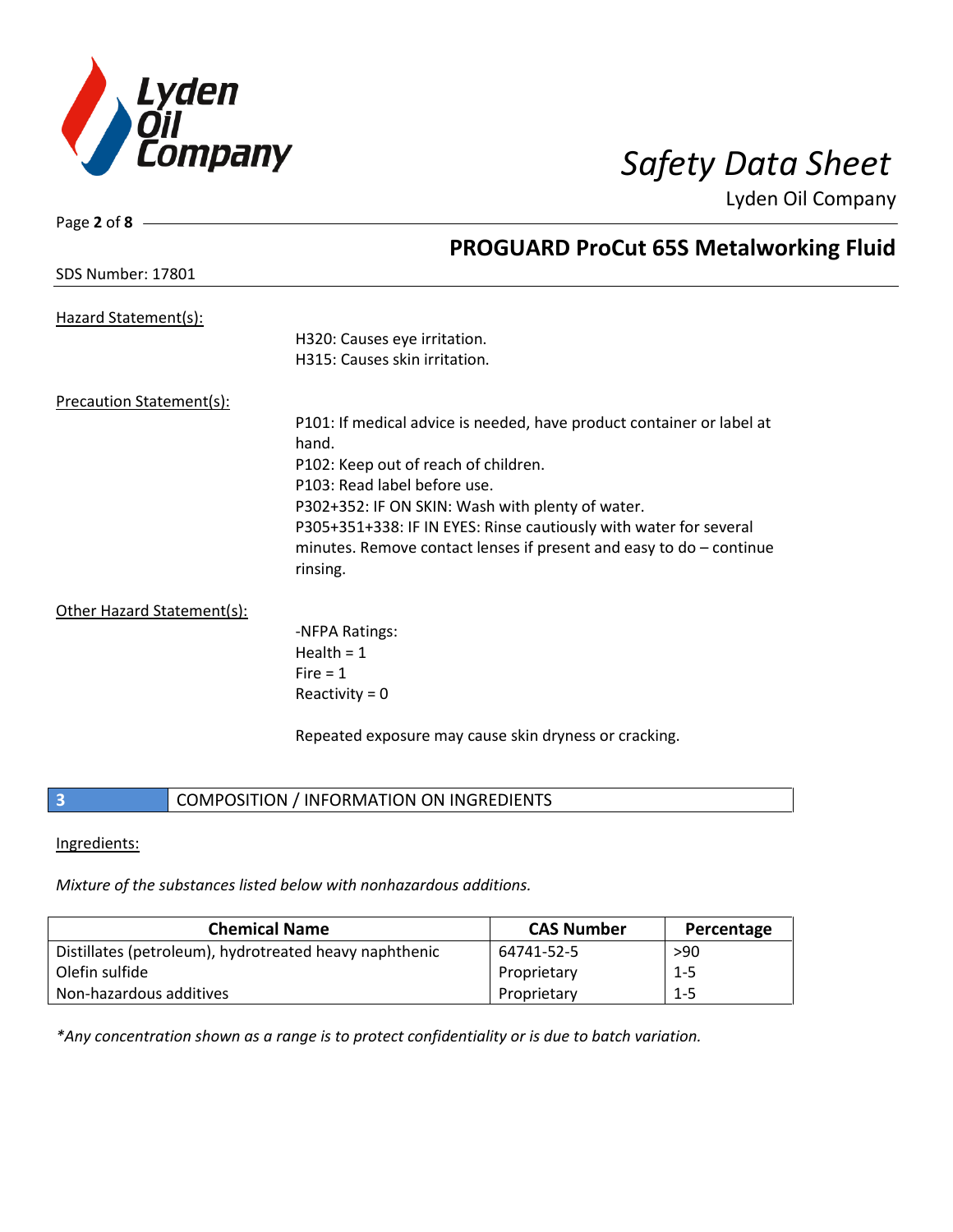

**PROGUARD ProCut 65S Metalworking Fluid** 

Lyden Oil Company

SDS Number: 17801

Page **3** of **8**

## **4** FIRST AID MEASURES Description of First Aid Measures: Inhalation: If symptoms develop, move victim to fresh air. If symptoms persist, obtain medical attention. Skin Contact: Wash with soap and water. Remove contaminated clothing and wash before reuse. Get medical attention if needed. Eye Contact: Rinse opened eye for several minutes under running water. If symptoms persist, consult medical attention. Ingestion: Rinse mouth with water. If symptoms develop, obtain medical attention. Symptoms and Effects, both acute and delayed: No further relevent data available. Recommended Actions: Treat symptomatically. Call a doctor or poison control center for guidance. **5 FIRE FIGHTING MEASURES** Recommended Fire-Extinguishing Equipment: Use dry powder, foam, or carbon dioxide fire extinguishers. Water may be ineffective in fighting an oil fire unless used by experienced fire fighters. Possible Hazards During a Fire: Hazardous combustion products may include: A complex mixture of airborne solid and liquid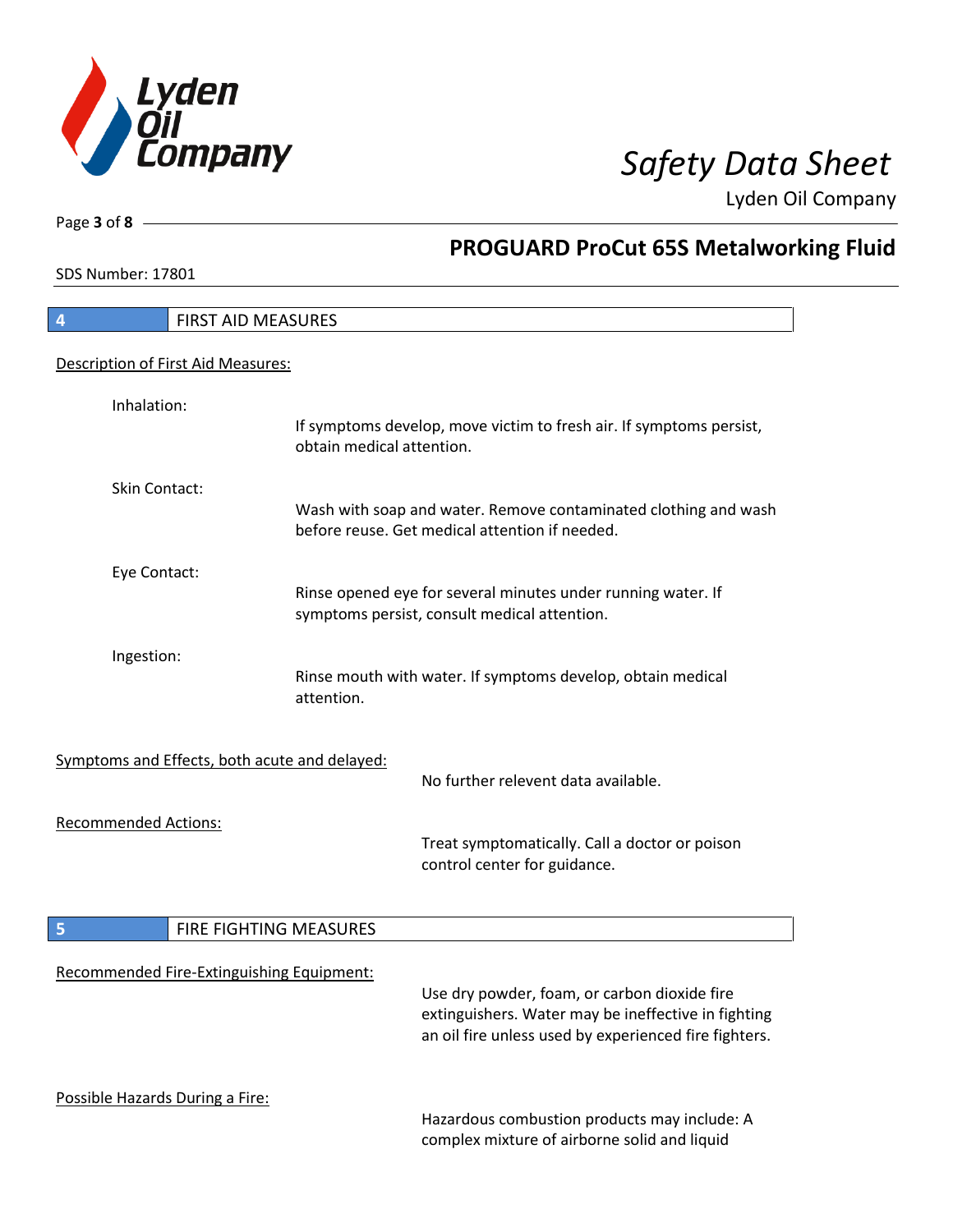

Lyden Oil Company

SDS Number: 17801

Page **4** of **8**

### **PROGUARD ProCut 65S Metalworking Fluid**

particulates and gases (smoke). Carbon monoxide. Unidentified organic and inorganic compounds.

Recommendations to Firefighters:

Proper protective equipment including breathing apparatus.

Keep away from sources of ignition.

**6** ACCIDENTAL RELEASE MEASURES

| <b>Personal Precautions:</b>      | Avoid contact with skin, eyes, and clothing.<br>Keep away from sources of ignition.                                 |
|-----------------------------------|---------------------------------------------------------------------------------------------------------------------|
| <b>Emergency Procedures:</b>      | Contain spilled material, collect in suitable and<br>properly labeled containers.                                   |
| <b>Environmental Precautions:</b> | Do not allow to reach sewage system or any water<br>course.<br>Do not allow to enter ground waters.                 |
| Cleanup Procedures:               | Pick up excess with inert absorbant material.                                                                       |
| <b>HANDLING AND STORAGE</b><br>7  |                                                                                                                     |
| <b>Handling Precautions:</b>      | Handle with care and avoid spillage on the floor.<br>Do not cut, weld, drill, grind, braze, or solder<br>container. |
| <b>Storage Requirements:</b>      | Keep container tightly sealed.                                                                                      |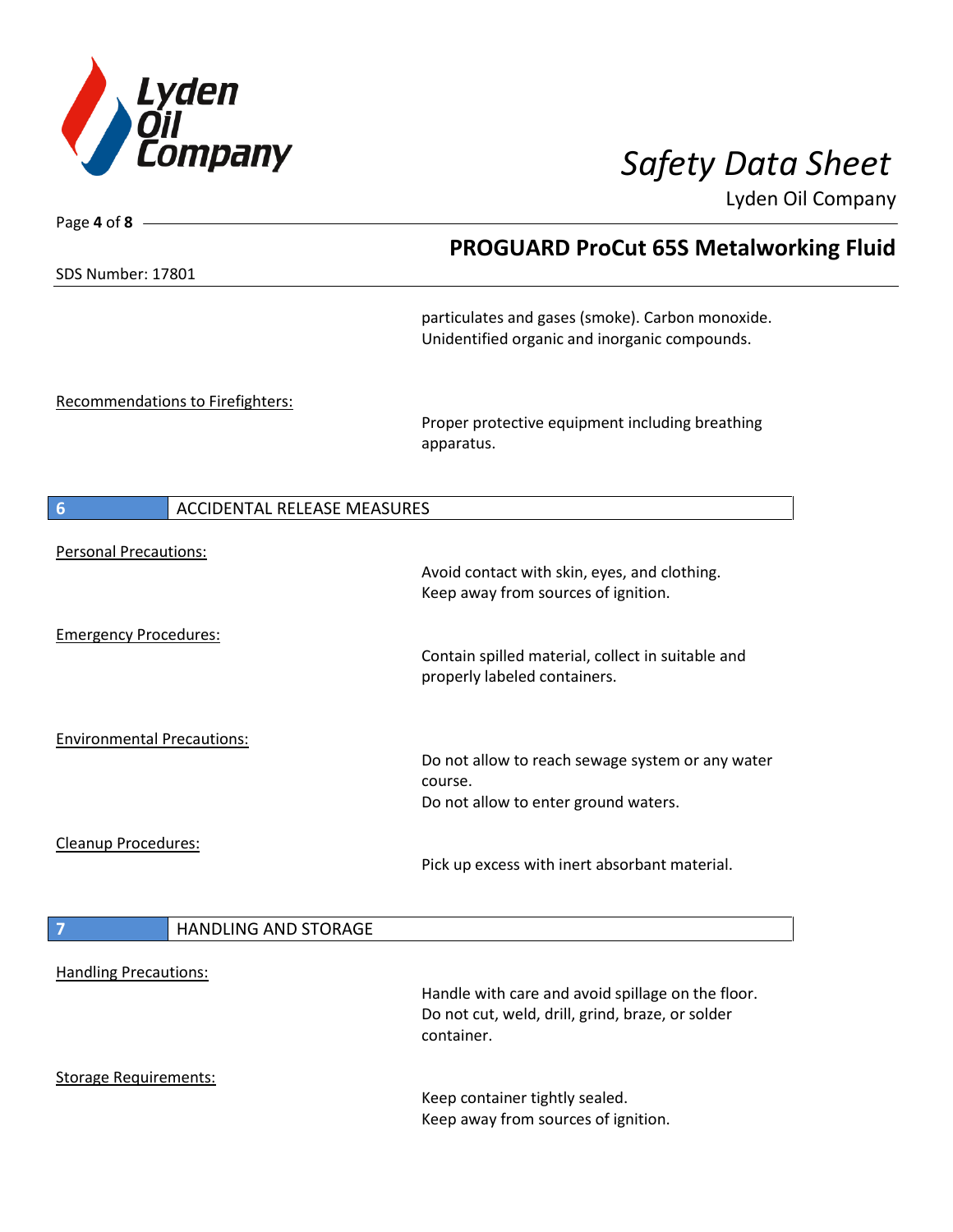

Lyden Oil Company

Page **5** of **8**

### **PROGUARD ProCut 65S Metalworking Fluid**

SDS Number: 17801

### **8** EXPOSURE CONTROLS / PERSONAL PROTECTION

#### Exposure Limits:

-64742-52-5 Distillates (petroleum), hydrotreated heavy naphthenic (>90%):

ACGIH TLV - Short-term value: 10mg/m<sup>3</sup> Long-term value: 5mg/m<sup>3</sup> OSHA PEL – Long-term value:  $5\,\text{mg/m}^3$ 

Engineering Controls:

All ventilation should be designed in accordance with OSHA standard (29 CFR 1910.94).

Personal Protective Equipment:

Wash hands before breaks and at the end of work. Use safety glasses and gloves.

**9 PHYSICAL AND CHEMICAL PROPERTIES** 

| Color:                        | Dark Amber                      |
|-------------------------------|---------------------------------|
| <b>Physical State:</b>        | Liquid                          |
| Odor:                         | Data not available              |
| Odor Threshold:               | Data not available              |
| pH:                           | Data not available              |
| <b>Melting Point:</b>         | Data not available              |
| <b>Boiling Point:</b>         | Data not available              |
| <b>Boiling Range:</b>         | Data not available              |
| Flash Point:                  | 180° C / 356° F (COC Method)    |
| <b>Evaporation Rate:</b>      | Data not available              |
| Flammability:                 | Data not available              |
| <b>Flammability Limits:</b>   | Data not available              |
| Vapor Pressure:               | Data not available              |
| Vapor Density:                | Data not available              |
| <b>Relative Density:</b>      | 7.237 pounds per gallon at 60°F |
| Solubilities:                 | Insoluble in water              |
| <b>Partition Coefficient:</b> | Data not available              |
| Auto-Ignition Temperature:    | $315.6^{\circ}$ C               |
| Decomposition Temperature:    | Data not available              |
| Viscosity:                    | Data not available              |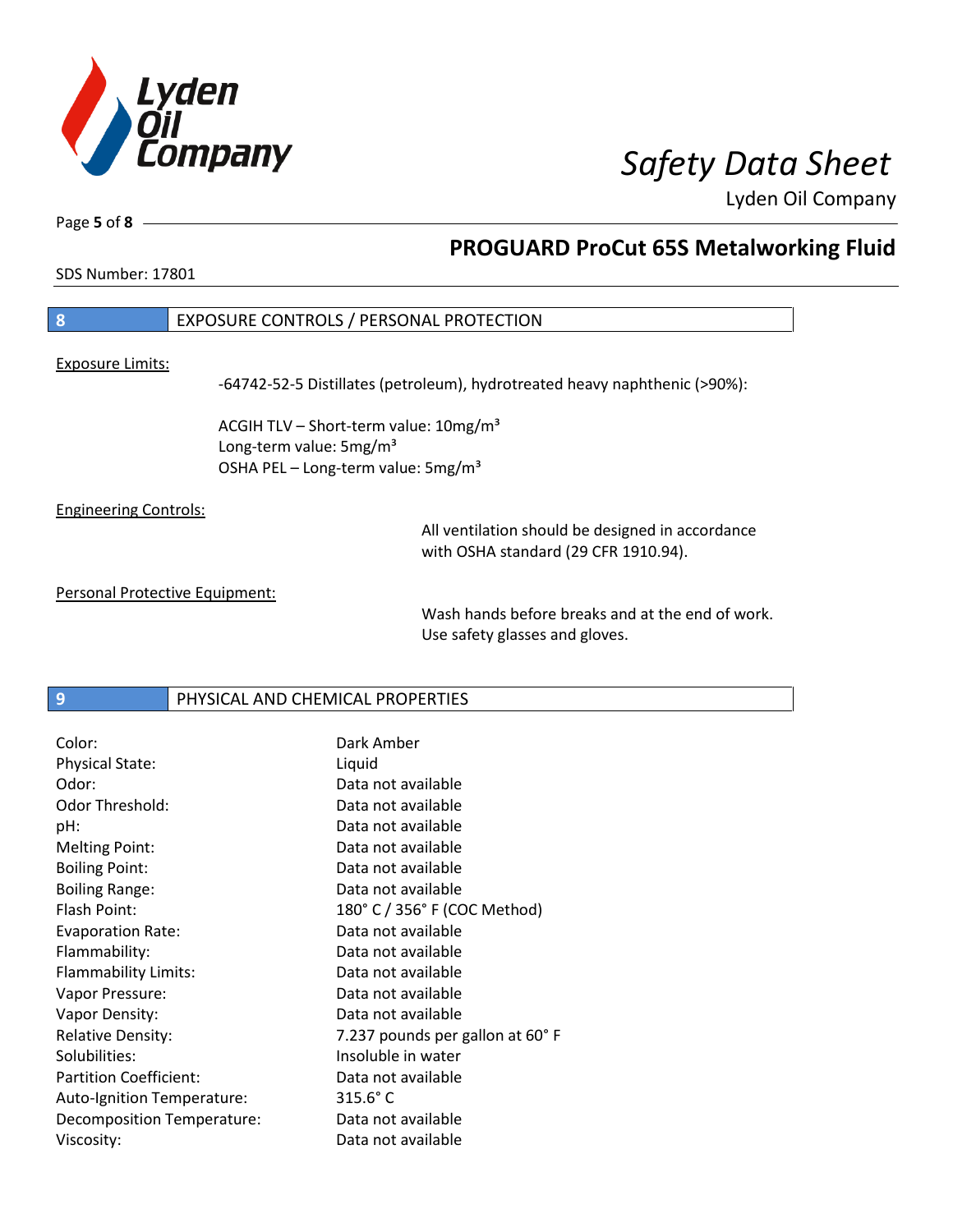

**PROGUARD ProCut 65S Metalworking Fluid** 

Lyden Oil Company

SDS Number: 17801

Page **6** of **8**

### **10** STABILITY AND REACTIVITY Stability: Stable under normal conditions. Reactivity: Not reactive under normal conditions. Conditions to Avoid: Extreme temperature, sparks, open flame, and direct sunlight. Hazardous Reactions: No known hazardous reactions. Incompatible Materials: No further relevant information available. Decomposition Products: Hazardous decomposition products are not expected to form.

| <b>11</b>                    | <b>TOXICOLOGICAL INFORMATION</b>    |                                                                         |
|------------------------------|-------------------------------------|-------------------------------------------------------------------------|
| Routes of Exposure:          |                                     | Skin and eye contact are the primary routes of                          |
|                              |                                     | exposure although exposure may occur following<br>accidental ingestion. |
| Exposure Effects:            |                                     |                                                                         |
|                              |                                     | Repeated skin contact may cause dermatitis or an<br>oil acne.           |
| <b>Measures of Toxicity:</b> |                                     | No test data available.                                                 |
|                              |                                     |                                                                         |
|                              | Carcinogenic/Mutagenic Precautions: | Non-carcinogenic and not expected to be<br>mutagentic.                  |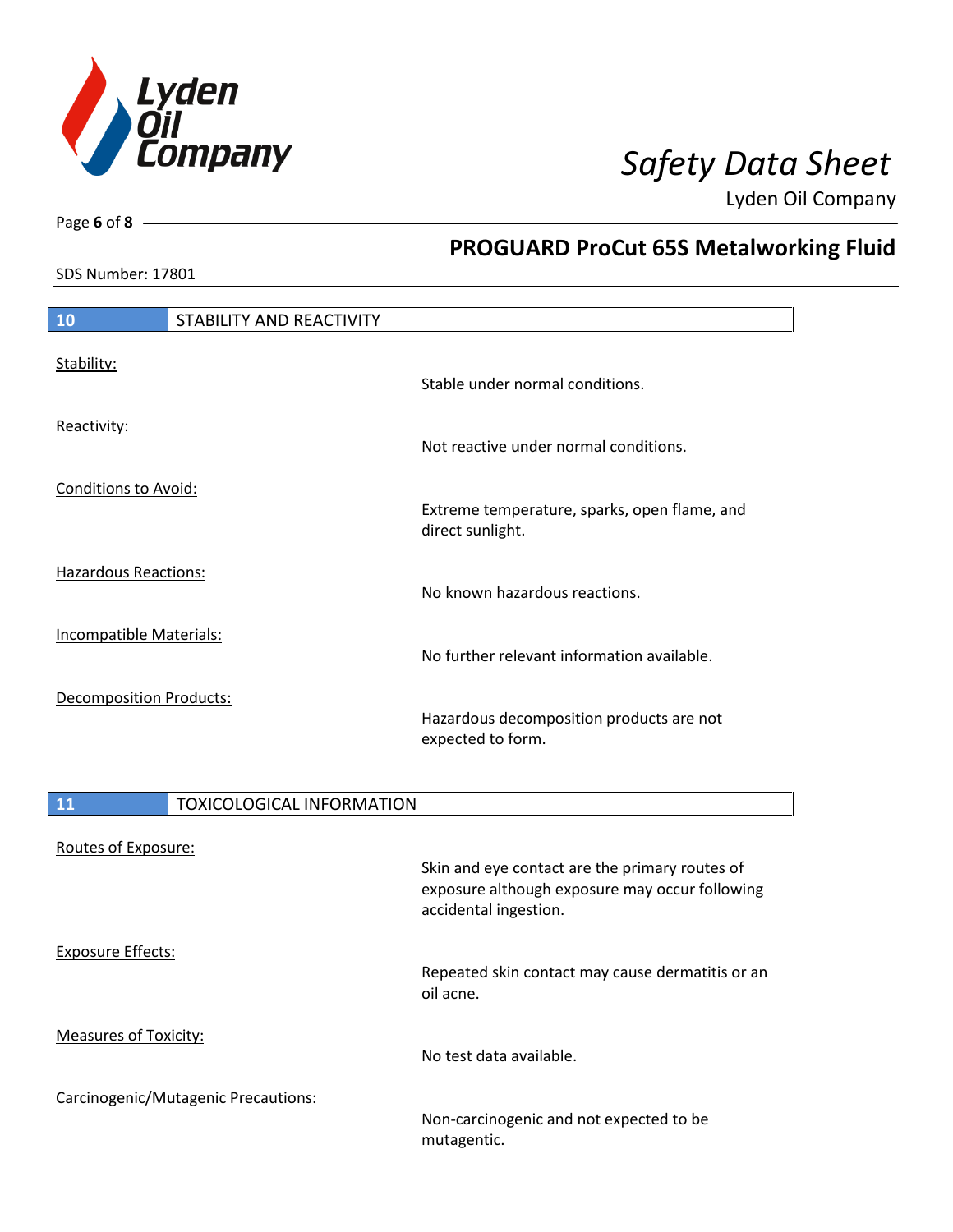

**PROGUARD ProCut 65S Metalworking Fluid** 

Lyden Oil Company

SDS Number: 17801

Page **7** of **8**

 $\mathbf l$ 

 $\overline{\phantom{a}}$ 

| 12                                                                                                | <b>ECOLOGICAL INFORMATION</b>                                                               |
|---------------------------------------------------------------------------------------------------|---------------------------------------------------------------------------------------------|
| <b>Ecological Precautions:</b>                                                                    | Avoid exposing to the environment.                                                          |
| <b>Ecological Effects:</b>                                                                        | No specific environmental or aquatic data available.                                        |
| 13                                                                                                | DISPOSAL CONSIDERATIONS                                                                     |
| Disposal Methods:                                                                                 | Dispose of waste material in accordance with all<br>local, state, and federal requirements. |
| <b>Disposal Containers:</b>                                                                       | Use properly approved container for disposal.                                               |
| <b>Special Precautions:</b>                                                                       | Do not flush to surface waters or drains.                                                   |
| 14                                                                                                | <b>TRANSPORT INFORMATION</b>                                                                |
| <b>UN Number:</b><br><b>UN Shipping Name:</b><br><b>Transport Hazard Class:</b><br>Packing Group: | Data not available<br>Data not available<br>Data not available<br>Data not available        |
| <b>Environmental Hazards:</b>                                                                     | Data not available                                                                          |
| <b>Bulk Transport Guidance:</b>                                                                   | Data not available                                                                          |
| <b>Special Precautions:</b>                                                                       | Not regulated by DOT.                                                                       |